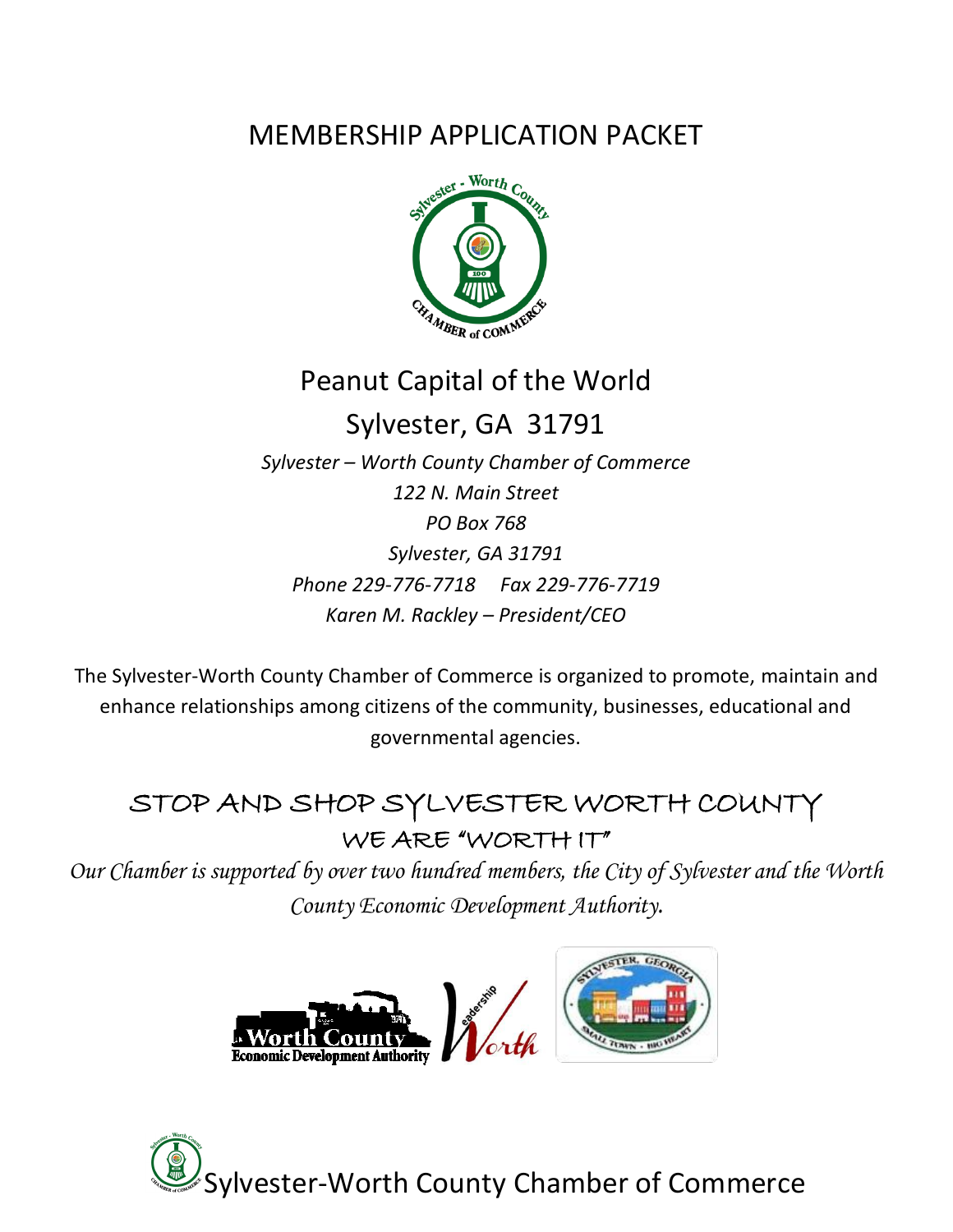### Membership Benefits- WE ARE "WORTH IT"

- **BREP** (Business Retention and Expansion Process) Work with Economic Development Authority to survey existing businesses and industry. The information will be used by our local, regional and state agencies to resolve issues that impact ability to compete in a global economy. The survey process is designed to strengthen the relationship between local industry, government and the economic development community.
- **Business Insurance Discounts** –
- Receive a 10%-12% discount on any BUSINESS policy with Auto Owners Insurance Company. (Includes liability, worker's compensation, vehicle, etc.)
- Receive a 7.5% discount on Workers Compensation Insurance through Georgia's "Drugs Don't Work" program.
- Up to a 5% discount for member businesses that move their coverage to UHC and up to a 2% discount off renewal rates for current customers who join a participating Chamber.
- **Business Referrals** The Chamber has a strong Member uses Member network. We refer our Members first and encourage all our Chamber Members to use our Membership Directory when searching for products and services.
- **Business Webpage** You will receive internet visibility through your own webpage that includes your company contact information, mapping capabilities that will lead the customers directly to your front door, also blogging capabilities that will put your weekly specials out to over 250 members and on the internet, advertising opportunities and much more.
- **Community Development** Your membership offers the opportunity to participate on one or more of our committees and to help shape the future of Worth County!
- **Discounted fees** Rental fees and usage of the Chamber Annex for your meetings, birthday parties, baby showers and get together will be offered at a discounted price. Discounted fees for faxes and copies and free notary service.
- **Display** your business information for free in the Chamber Lobby. Also supply the Chamber with any information and / or promotional items and we will display at any festival and/or event we participate in and hand them out for you. We will also include your items in Welcome Packets for new families and businesses.
- **Economic Development** Profile Vital information on economic data provided at request.
- **FREE** Business Listing and discounted price on advertising in the Community Magazine and County Map.
- **Georgia Chamber Federation**  Chamber Members with 10 and fewer employees are automatically members of the Georgia Chamber
- **Goodwill Ambassador** We are the front door to our community and promote commercial, cultural, recreational facilities, civic, festivals and other events in our community.
- **Health Insurance**  The Chamber offers Life Style Health Insurance Plans through Taylor Insurance for our Chamber Members.
- **Leadership Worth** Classes available at a discount to Chamber Members.
- **Member Announcements** Announcement opportunities for your business can be included in the weekly Newsletter, Social Media, and on the Web Page for free blogging and coupon opportunities.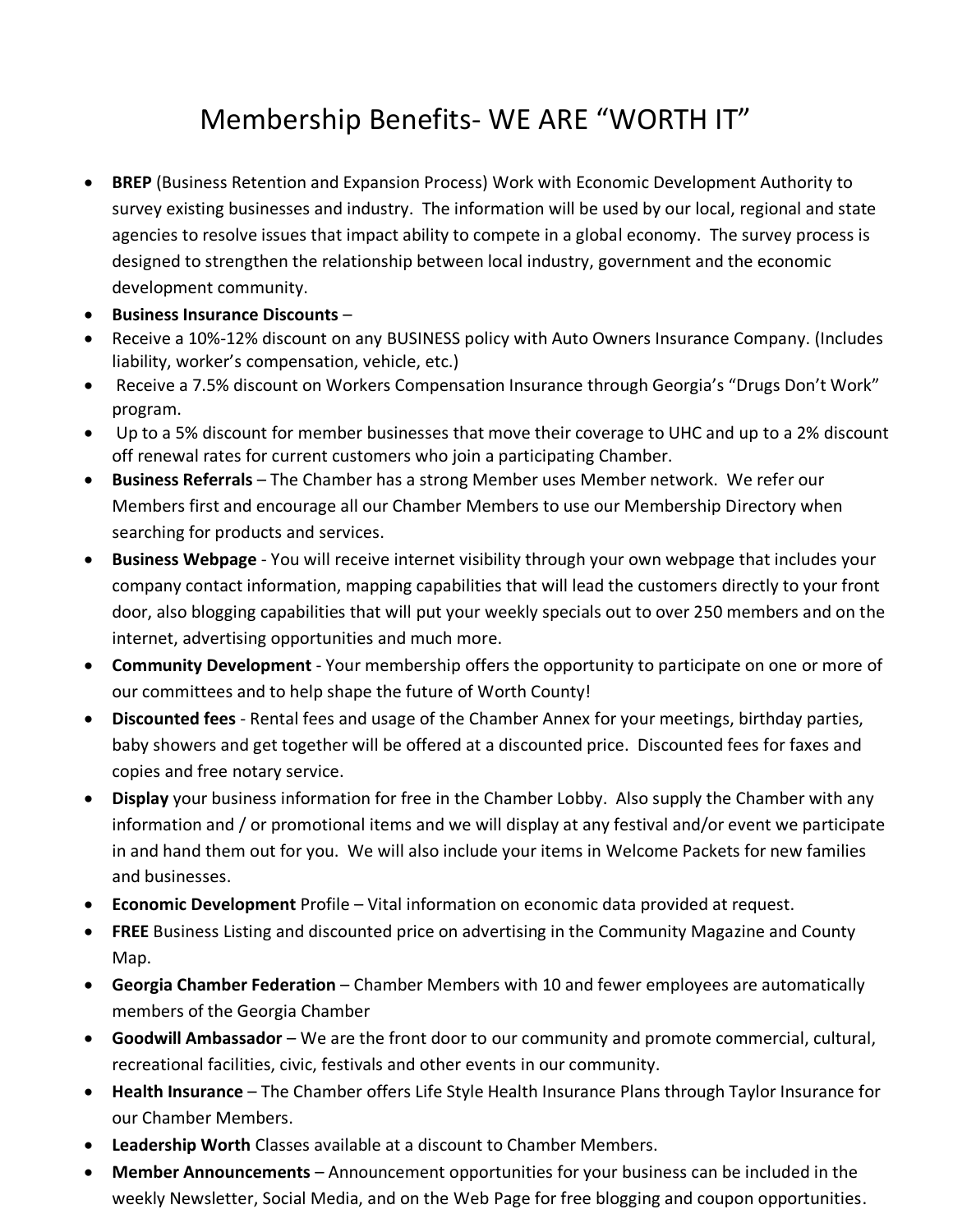- **Membership Decal** (Only business members receive the Decal) Display your decal proudly and prominently so that your customers see it when they walk in your door.
- **Membership Directory** Listings on our Webpage and in the Community Magazine. Our Webpage is also google engine and your listing is as well.
- **Net Working Opportunities** Serve as Directors and Ambassadors welcoming new members and promoting member involvement. Also represent the chamber at ribbon cuttings, ground breakings, networking events and serving on committees.
- **Partners in Education** We work hand in hand with the Schools for our Partners in Education Program.
- **Professional Development** The Chamber holds several forums, Lunch and Learns, seminars and workshops at discounted rates or at no cost to members to provide you with up to date knowledge and assistance in work force development.
- **Ribbon Cutting** Ceremonies, Business After Hours, Ground Breakings and Open House.
- **Site Location** The Chamber Staff will aid in the reallocation or reopening of a new or existing business and industry.
- **Sylvester Local News**  All *NEW* members receive a *Buy One/Get One Free* offer from the Sylvester Local News. You may purchase any size ad UP TO a 1/2 page and get the same size ad FREE the following week! To qualify for this offer please contact, Nicole Jones at 229-776-3991.
- **Tax Deduction** your investment in the chamber may be a deductible as a necessary business expense.
- **Tourism -** We have a Stop and Shop Sylvester Worth County marketing campaign that advertises Sylvester Worth County. We also work with all our festivals and cities to promote tourism within the community.
- **Weekly Newsletters**, Community Calendar and Calendar of Events
- **Secure Records Solutions -** Chamber Members receive 10% off shredding services for a one-time purge or the first year of a regular shredding program.
- **Paul Pro Pressure Washing –** Chamber Members receive 10% off any service provided by Paul Pro Pressure Washing.
- **AirMedCare Network Affinity Group Membership Discount –** AirMedCare is offering a discount to all Chamber Members.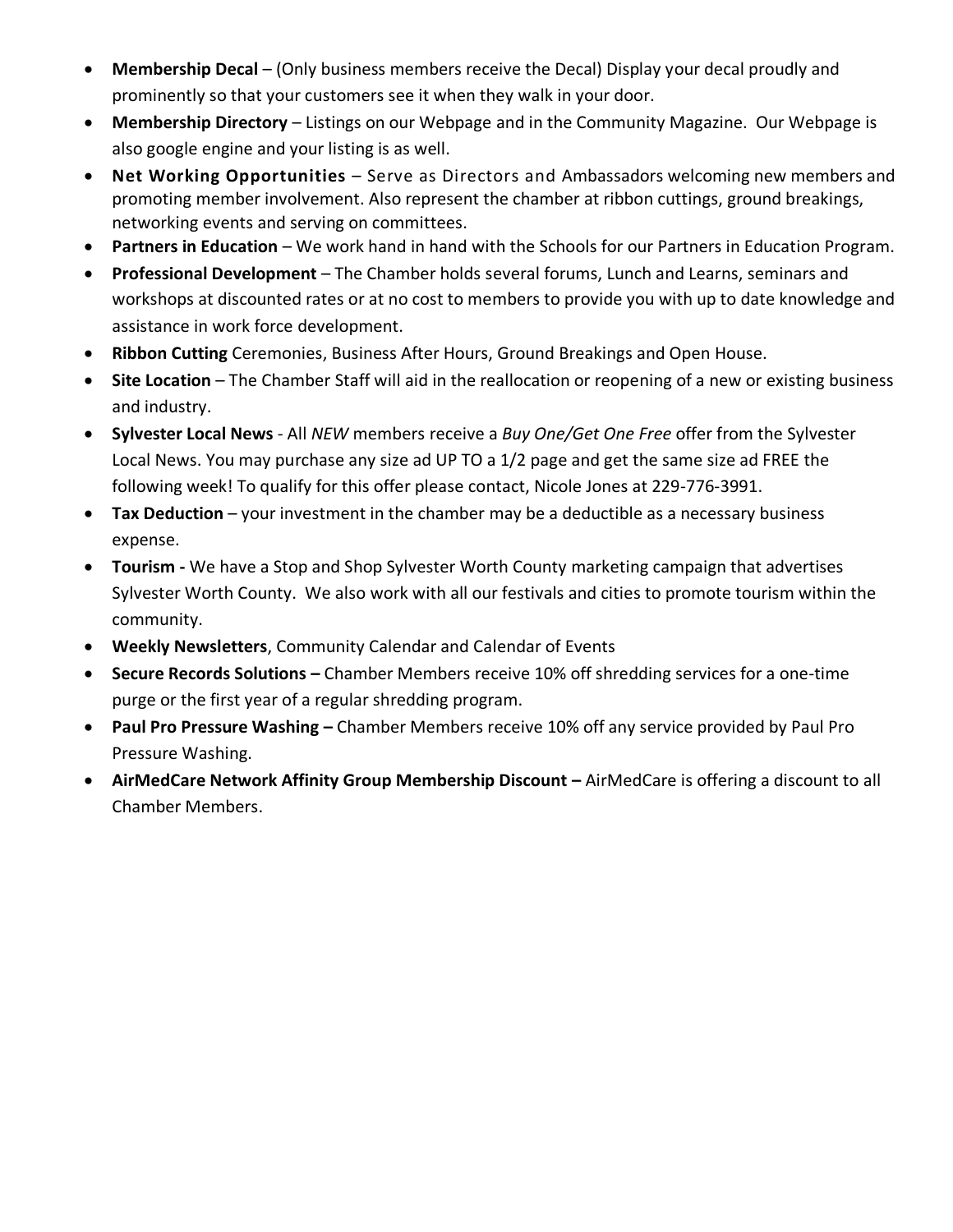

#### **What is a "Chamber of Commerce"?**

A Chamber of Commerce is a voluntary organization of business professionals who have joined for the purpose of promoting the community, civic, commercial and industrial progress of your community. The area's economic wellbeing is directly related to the caliber of work that is done by the Chamber. That is why the Sylvester-Worth County Chamber of Commerce has a major impact on community, business, income, and future growth of the area. There are two primary functions of the Chamber of commerce:

- 1) It acts as spokesman for the business and professional community and translates into action the group thinkin of it's members and committees.
- 2) It renders specific services of a type that can be most effectively rendered by a community organization both to its members and to the community as a whole. General objectives include improvement of the community's quality of life, including education, recreation, arts and culture, and continued support of the Economic Development authority in their efforts toward industrial development recruitment and retention.

#### **Our Mission Statement:**

The Sylvester-Worth County Chamber of Commerce is organized to promote, maintain, and enhance relationships among citizens of the community, businesses, and educational and governmental agencies.

The Chamber offers many benefits and opportunities not only to it's chamber members (see member benefits) but the community as a whole. We are the front door to our community offering a professional and inviting first impression to all those looking to move into our county as a homeowner, business owner and / or industry.

#### **Who does the Chamber Serve?**

The Sylvester-Worth County Chamber currently serves over 275 members. Members include large and small businesses, financial institutions, non-profit organizations, educational institutions, individuals and retirees. We are also the Tourism Arm of the community and support all festivals and events throughout the county.

#### **What exactly does the Chamber do?**

The Sylvester Worth County Chamber of Commerce works with many different committees and other organizations to improve community relations, promote small and large businesses and foster an atmosphere of welcome to new industry, business and residents. The Chamber has a very aggressive Program of Work it follows every year and it insures that our Chamber Directors, Ambassadors, Staff and Volunteers work hard to help our community prosper and show our community in a positive light. The Chamber driven committees include the following:

- Executive Board Budget and Finance
- Agriculure/Famers Appreciation
- Economic Development
- Education
- Government
- Leadership Worth
- Membership
- Tourism / Retail